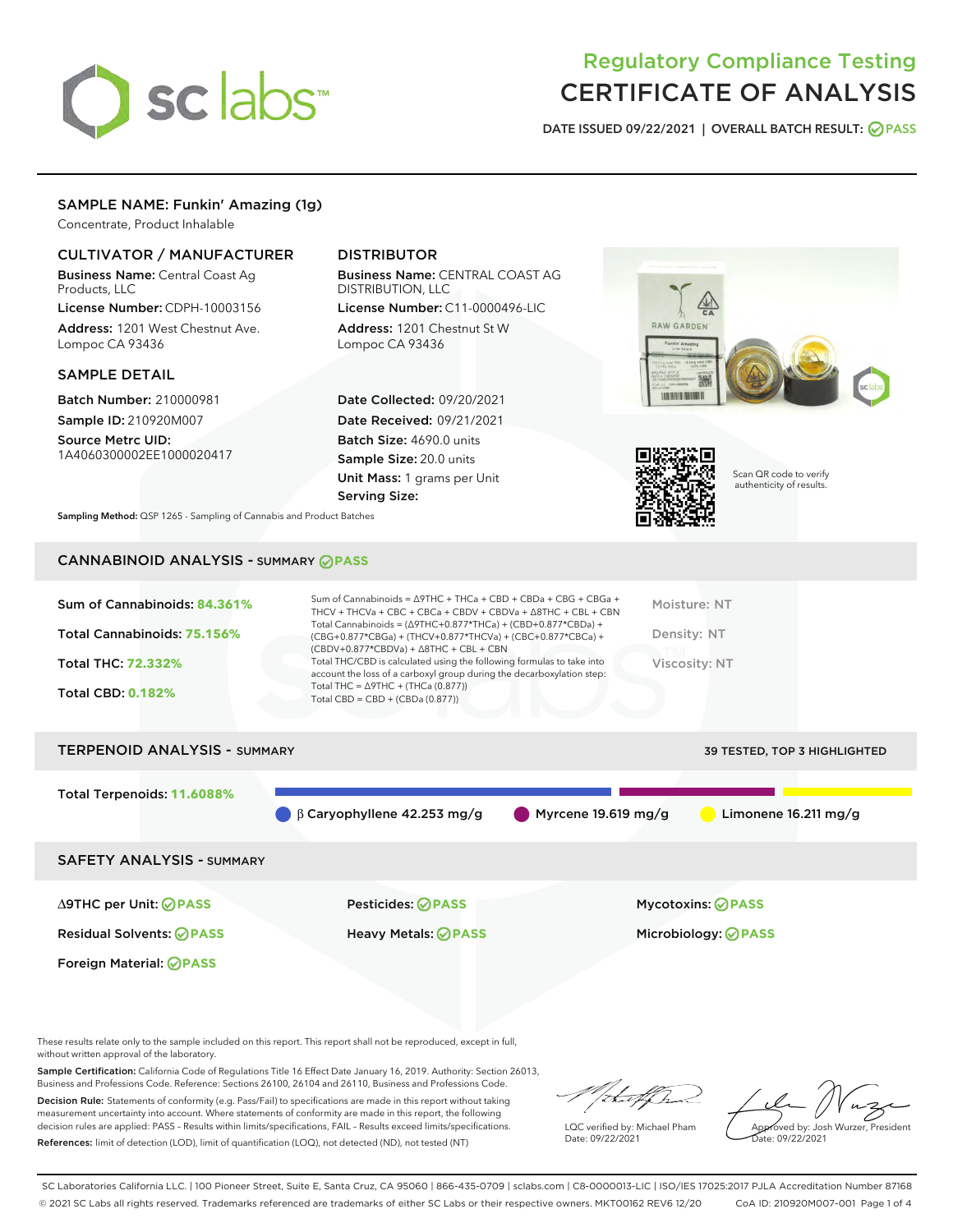



FUNKIN' AMAZING (1G) | DATE ISSUED 09/22/2021 | OVERALL BATCH RESULT: **O PASS** 

#### CANNABINOID TEST RESULTS - 09/22/2021 2 PASS

Tested by high-performance liquid chromatography with diode-array detection (HPLC-DAD). **Method:** QSP 1157 - Analysis of Cannabinoids by HPLC-DAD

#### TOTAL CANNABINOIDS: **75.156%** Total Cannabinoids (Total THC) + (Total CBD) +

(Total CBG) + (Total THCV) + (Total CBC) + (Total CBDV) + ∆8THC + CBL + CBN

TOTAL THC: **72.332%** Total THC (∆9THC+0.877\*THCa)

TOTAL CBD: **0.182%**

Total CBD (CBD+0.877\*CBDa)

TOTAL CBG: 1.79% Total CBG (CBG+0.877\*CBGa)

TOTAL THCV: 0.248% Total THCV (THCV+0.877\*THCVa)

TOTAL CBC: 0.604% Total CBC (CBC+0.877\*CBCa)

TOTAL CBDV: ND Total CBDV (CBDV+0.877\*CBDVa)

| <b>COMPOUND</b>  | LOD/LOQ<br>(mg/g)          | <b>MEASUREMENT</b><br><b>UNCERTAINTY</b><br>(mg/g) | <b>RESULT</b><br>(mg/g) | <b>RESULT</b><br>(%) |
|------------------|----------------------------|----------------------------------------------------|-------------------------|----------------------|
| <b>THCa</b>      | 0.05/0.14                  | ±18.517                                            | 720.50                  | 72.050               |
| <b>A9THC</b>     | 0.06 / 0.26                | ±3.146                                             | 91.44                   | 9.144                |
| <b>CBGa</b>      | 0.1/0.2                    | ±0.92                                              | 17.7                    | 1.77                 |
| <b>CBCa</b>      | 0.07 / 0.28                | ±0.270                                             | 5.52                    | 0.552                |
| <b>THCVa</b>     | 0.07/0.20                  | ±0.135                                             | 2.83                    | 0.283                |
| <b>CBG</b>       | 0.06/0.19                  | ±0.092                                             | 2.34                    | 0.234                |
| <b>CBDa</b>      | 0.02/0.19                  | ±0.061                                             | 2.08                    | 0.208                |
| <b>CBC</b>       | 0.2 / 0.5                  | ±0.04                                              | 1.2                     | 0.12                 |
| $\triangle$ 8THC | 0.1/0.4                    | N/A                                                | <b>ND</b>               | <b>ND</b>            |
| <b>THCV</b>      | 0.1/0.2                    | N/A                                                | <b>ND</b>               | <b>ND</b>            |
| <b>CBD</b>       | 0.07/0.29                  | N/A                                                | <b>ND</b>               | <b>ND</b>            |
| <b>CBDV</b>      | 0.04 / 0.15                | N/A                                                | <b>ND</b>               | <b>ND</b>            |
| <b>CBDVa</b>     | 0.03/0.53                  | N/A                                                | <b>ND</b>               | <b>ND</b>            |
| <b>CBL</b>       | 0.06 / 0.24                | N/A                                                | <b>ND</b>               | <b>ND</b>            |
| <b>CBN</b>       | 0.1/0.3                    | N/A                                                | <b>ND</b>               | <b>ND</b>            |
|                  | <b>SUM OF CANNABINOIDS</b> |                                                    | 843.61 mg/g             | 84.361%              |

#### **UNIT MASS: 1 grams per Unit**

| ∆9THC per Unit                        | 1120 per-package limit     | 91.44 mg/unit<br><b>PASS</b> |
|---------------------------------------|----------------------------|------------------------------|
| <b>Total THC per Unit</b>             |                            | 723.32 mg/unit               |
| <b>CBD per Unit</b>                   |                            | <b>ND</b>                    |
| <b>Total CBD per Unit</b>             |                            | $1.82$ mg/unit               |
| Sum of Cannabinoids<br>per Unit       |                            | 843.61 mg/unit               |
| <b>Total Cannabinoids</b><br>per Unit |                            | 751.56 mg/unit               |
| <b>MOISTURE TEST RESULT</b>           | <b>DENSITY TEST RESULT</b> | <b>VISCOSITY TEST RESULT</b> |

Not Tested

Not Tested

Not Tested

#### TERPENOID TEST RESULTS - 09/22/2021

Terpene analysis utilizing gas chromatography-flame ionization detection (GC-FID). **Method:** QSP 1192 - Analysis of Terpenoids by GC-FID

| <b>COMPOUND</b>           | LOD/LOQ<br>(mg/g) | <b>MEASUREMENT</b><br><b>UNCERTAINTY</b><br>(mg/g) | <b>RESULT</b><br>(mg/g)                          | <b>RESULT</b><br>$(\%)$ |
|---------------------------|-------------------|----------------------------------------------------|--------------------------------------------------|-------------------------|
| $\beta$ Caryophyllene     | 0.004 / 0.012     | ±1.5042                                            | 42.253                                           | 4.2253                  |
| <b>Myrcene</b>            | 0.008 / 0.025     | ±0.2531                                            | 19.619                                           | 1.9619                  |
| Limonene                  | 0.005 / 0.016     | ±0.2318                                            | 16.211                                           | 1.6211                  |
| $\alpha$ Humulene         | 0.009 / 0.029     | ±0.4362                                            | 13.588                                           | 1.3588                  |
| Linalool                  | 0.009 / 0.032     | ±0.2220                                            | 5.843                                            | 0.5843                  |
| Ocimene                   | 0.011 / 0.038     | ±0.1104                                            | 3.439                                            | 0.3439                  |
| $\alpha$ Bisabolol        | 0.008 / 0.026     | ±0.1156                                            | 2.165                                            | 0.2165                  |
| <b>Terpineol</b>          | 0.016 / 0.055     | ±0.1215                                            | 1.979                                            | 0.1979                  |
| $\beta$ Pinene            | 0.004 / 0.014     | ±0.0216                                            | 1.878                                            | 0.1878                  |
| Fenchol                   | 0.010 / 0.034     | ±0.0710                                            | 1.835                                            | 0.1835                  |
| trans- $\beta$ -Farnesene | 0.008 / 0.025     | ±0.0648                                            | 1.826                                            | 0.1826                  |
| Valencene                 | 0.009 / 0.030     | ±0.0883                                            | 1.281                                            | 0.1281                  |
| $\alpha$ Pinene           | 0.005 / 0.017     | ±0.0103                                            | 1.201                                            | 0.1201                  |
| Terpinolene               | 0.008 / 0.026     | ±0.0199                                            | 0.970                                            | 0.0970                  |
| Caryophyllene<br>Oxide    | 0.010 / 0.033     | ±0.0225                                            | 0.490                                            | 0.0490                  |
| <b>Borneol</b>            | 0.005 / 0.016     | ±0.0176                                            | 0.420                                            | 0.0420                  |
| Camphene                  | 0.005 / 0.015     | ±0.0027                                            | 0.239                                            | 0.0239                  |
| <b>Geranyl Acetate</b>    | 0.004 / 0.014     | ±0.0080                                            | 0.193                                            | 0.0193                  |
| Geraniol                  | 0.002 / 0.007     | ±0.0072                                            | 0.163                                            | 0.0163                  |
| Citronellol               | 0.003 / 0.010     | ±0.0058                                            | 0.119                                            | 0.0119                  |
| Fenchone                  | 0.009 / 0.028     | ±0.0028                                            | 0.097                                            | 0.0097                  |
| Sabinene Hydrate          | 0.006 / 0.022     | ±0.0023                                            | 0.060                                            | 0.0060                  |
| $\alpha$ Phellandrene     | 0.006 / 0.020     | ±0.0005                                            | 0.040                                            | 0.0040                  |
| $\alpha$ Terpinene        | 0.005 / 0.017     | ±0.0005                                            | 0.035                                            | 0.0035                  |
| $\gamma$ Terpinene        | 0.006 / 0.018     | ±0.0006                                            | 0.033                                            | 0.0033                  |
| Guaiol                    | 0.009 / 0.030     | ±0.0016                                            | 0.033                                            | 0.0033                  |
| Nerol                     | 0.003 / 0.011     | ±0.0014                                            | 0.032                                            | 0.0032                  |
| 3 Carene                  | 0.005 / 0.018     | ±0.0004                                            | 0.027                                            | 0.0027                  |
| Eucalyptol                | 0.006 / 0.018     | ±0.0005                                            | 0.019                                            | 0.0019                  |
| Sabinene                  | 0.004 / 0.014     | N/A                                                | <loq< th=""><th><loq< th=""></loq<></th></loq<>  | <loq< th=""></loq<>     |
| Isoborneol                | 0.004 / 0.012     | N/A                                                | <loq< th=""><th><math>&lt;</math>LOQ</th></loq<> | $<$ LOQ                 |
| p-Cymene                  | 0.005 / 0.016     | N/A                                                | ND                                               | ND                      |
| (-)-Isopulegol            | 0.005 / 0.016     | N/A                                                | <b>ND</b>                                        | <b>ND</b>               |
| Camphor                   | 0.006 / 0.019     | N/A                                                | ND                                               | <b>ND</b>               |
| Menthol                   | 0.008 / 0.025     | N/A                                                | ND                                               | ND                      |
| R-(+)-Pulegone            | 0.003 / 0.011     | N/A                                                | ND                                               | ND                      |
| $\alpha$ Cedrene          | 0.005 / 0.016     | N/A                                                | ND                                               | <b>ND</b>               |
| Nerolidol                 | 0.009 / 0.028     | N/A                                                | ND                                               | ND                      |
| Cedrol                    | 0.008 / 0.027     | N/A                                                | ND                                               | <b>ND</b>               |
| <b>TOTAL TERPENOIDS</b>   |                   | 116.088 mg/g                                       | 11.6088%                                         |                         |

SC Laboratories California LLC. | 100 Pioneer Street, Suite E, Santa Cruz, CA 95060 | 866-435-0709 | sclabs.com | C8-0000013-LIC | ISO/IES 17025:2017 PJLA Accreditation Number 87168 © 2021 SC Labs all rights reserved. Trademarks referenced are trademarks of either SC Labs or their respective owners. MKT00162 REV6 12/20 CoA ID: 210920M007-001 Page 2 of 4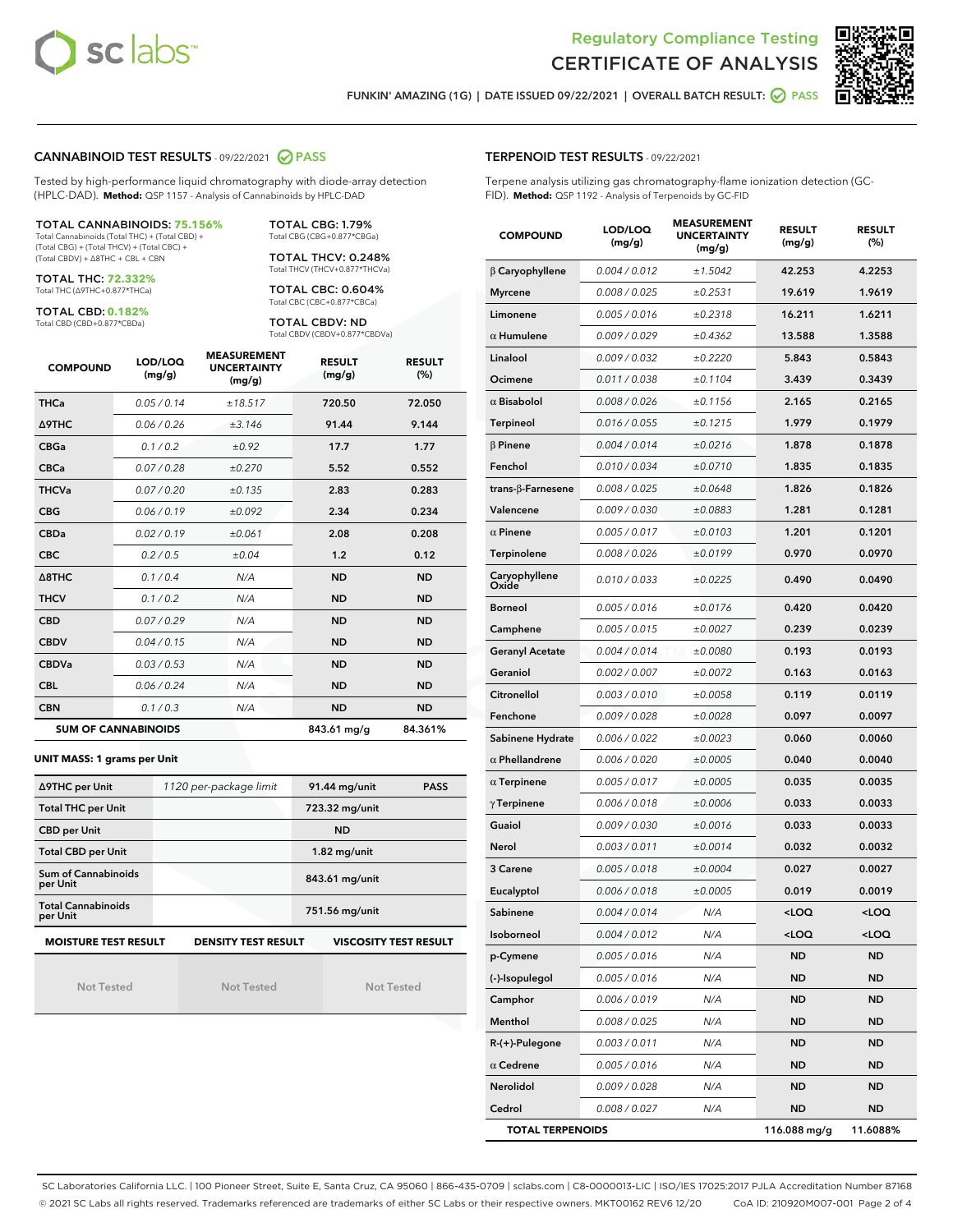



FUNKIN' AMAZING (1G) | DATE ISSUED 09/22/2021 | OVERALL BATCH RESULT: @ PASS

### CATEGORY 1 PESTICIDE TEST RESULTS - 09/22/2021 2 PASS

Pesticide and plant growth regulator analysis utilizing high-performance liquid chromatography-mass spectrometry (HPLC-MS) or gas chromatography-mass spectrometry (GC-MS). \*GC-MS utilized where indicated. **Method:** QSP 1212 - Analysis of Pesticides and Mycotoxins by LC-MS or QSP 1213 - Analysis of Pesticides by GC-MS

| Aldicarb<br>0.03 / 0.08<br><b>ND</b><br>$\ge$ LOD<br>N/A<br><b>PASS</b><br>Carbofuran<br>0.02/0.05<br>N/A<br><b>ND</b><br><b>PASS</b><br>$\ge$ LOD<br>Chlordane*<br>0.03 / 0.08<br><b>ND</b><br><b>PASS</b><br>$\ge$ LOD<br>N/A<br>0.03/0.10<br><b>ND</b><br><b>PASS</b><br>Chlorfenapyr*<br>$\ge$ LOD<br>N/A<br>Chlorpyrifos<br>0.02 / 0.06<br>N/A<br><b>ND</b><br><b>PASS</b><br>$\ge$ LOD<br>0.02 / 0.07<br>N/A<br><b>ND</b><br><b>PASS</b><br>Coumaphos<br>$>$ LOD<br><b>ND</b><br><b>PASS</b><br>Daminozide<br>0.02 / 0.07<br>$\ge$ LOD<br>N/A<br><b>DDVP</b><br>0.03/0.09<br>$\ge$ LOD<br>N/A<br><b>ND</b><br><b>PASS</b><br>(Dichlorvos)<br>Dimethoate<br><b>ND</b><br><b>PASS</b><br>0.03 / 0.08<br>$>$ LOD<br>N/A<br>Ethoprop(hos)<br>0.03/0.10<br>$\ge$ LOD<br>N/A<br><b>ND</b><br><b>PASS</b><br>0.02 / 0.06<br>$\ge$ LOD<br>N/A<br><b>ND</b><br><b>PASS</b><br>Etofenprox<br>Fenoxycarb<br>0.03 / 0.08<br>$>$ LOD<br>N/A<br><b>ND</b><br><b>PASS</b><br>0.03/0.08<br><b>ND</b><br><b>PASS</b><br>Fipronil<br>$\ge$ LOD<br>N/A<br>Imazalil<br>0.02 / 0.06<br>$>$ LOD<br>N/A<br><b>ND</b><br><b>PASS</b><br>Methiocarb<br>0.02 / 0.07<br>N/A<br><b>ND</b><br><b>PASS</b><br>$\ge$ LOD<br>Methyl<br>0.03/0.10<br>$\ge$ LOD<br>N/A<br><b>ND</b><br><b>PASS</b><br>parathion<br>0.03/0.09<br>$\ge$ LOD<br>N/A<br><b>ND</b><br><b>PASS</b><br><b>Mevinphos</b><br>Paclobutrazol<br>0.02 / 0.05<br>$\ge$ LOD<br>N/A<br><b>ND</b><br><b>PASS</b><br>0.03/0.09<br>N/A<br>$\ge$ LOD<br><b>ND</b><br><b>PASS</b><br>Propoxur<br>0.03 / 0.08<br><b>ND</b><br><b>PASS</b><br>Spiroxamine<br>$\ge$ LOD<br>N/A<br><b>PASS</b><br>Thiacloprid<br>0.03/0.10<br>$\ge$ LOD<br>N/A<br><b>ND</b> | <b>COMPOUND</b> | LOD/LOQ<br>$(\mu g/g)$ | <b>ACTION</b><br><b>LIMIT</b><br>$(\mu g/g)$ | <b>MEASUREMENT</b><br><b>UNCERTAINTY</b><br>$(\mu g/g)$ | <b>RESULT</b><br>$(\mu g/g)$ | <b>RESULT</b> |
|-----------------------------------------------------------------------------------------------------------------------------------------------------------------------------------------------------------------------------------------------------------------------------------------------------------------------------------------------------------------------------------------------------------------------------------------------------------------------------------------------------------------------------------------------------------------------------------------------------------------------------------------------------------------------------------------------------------------------------------------------------------------------------------------------------------------------------------------------------------------------------------------------------------------------------------------------------------------------------------------------------------------------------------------------------------------------------------------------------------------------------------------------------------------------------------------------------------------------------------------------------------------------------------------------------------------------------------------------------------------------------------------------------------------------------------------------------------------------------------------------------------------------------------------------------------------------------------------------------------------------------------------------------------------------------------------|-----------------|------------------------|----------------------------------------------|---------------------------------------------------------|------------------------------|---------------|
|                                                                                                                                                                                                                                                                                                                                                                                                                                                                                                                                                                                                                                                                                                                                                                                                                                                                                                                                                                                                                                                                                                                                                                                                                                                                                                                                                                                                                                                                                                                                                                                                                                                                                         |                 |                        |                                              |                                                         |                              |               |
|                                                                                                                                                                                                                                                                                                                                                                                                                                                                                                                                                                                                                                                                                                                                                                                                                                                                                                                                                                                                                                                                                                                                                                                                                                                                                                                                                                                                                                                                                                                                                                                                                                                                                         |                 |                        |                                              |                                                         |                              |               |
|                                                                                                                                                                                                                                                                                                                                                                                                                                                                                                                                                                                                                                                                                                                                                                                                                                                                                                                                                                                                                                                                                                                                                                                                                                                                                                                                                                                                                                                                                                                                                                                                                                                                                         |                 |                        |                                              |                                                         |                              |               |
|                                                                                                                                                                                                                                                                                                                                                                                                                                                                                                                                                                                                                                                                                                                                                                                                                                                                                                                                                                                                                                                                                                                                                                                                                                                                                                                                                                                                                                                                                                                                                                                                                                                                                         |                 |                        |                                              |                                                         |                              |               |
|                                                                                                                                                                                                                                                                                                                                                                                                                                                                                                                                                                                                                                                                                                                                                                                                                                                                                                                                                                                                                                                                                                                                                                                                                                                                                                                                                                                                                                                                                                                                                                                                                                                                                         |                 |                        |                                              |                                                         |                              |               |
|                                                                                                                                                                                                                                                                                                                                                                                                                                                                                                                                                                                                                                                                                                                                                                                                                                                                                                                                                                                                                                                                                                                                                                                                                                                                                                                                                                                                                                                                                                                                                                                                                                                                                         |                 |                        |                                              |                                                         |                              |               |
|                                                                                                                                                                                                                                                                                                                                                                                                                                                                                                                                                                                                                                                                                                                                                                                                                                                                                                                                                                                                                                                                                                                                                                                                                                                                                                                                                                                                                                                                                                                                                                                                                                                                                         |                 |                        |                                              |                                                         |                              |               |
|                                                                                                                                                                                                                                                                                                                                                                                                                                                                                                                                                                                                                                                                                                                                                                                                                                                                                                                                                                                                                                                                                                                                                                                                                                                                                                                                                                                                                                                                                                                                                                                                                                                                                         |                 |                        |                                              |                                                         |                              |               |
|                                                                                                                                                                                                                                                                                                                                                                                                                                                                                                                                                                                                                                                                                                                                                                                                                                                                                                                                                                                                                                                                                                                                                                                                                                                                                                                                                                                                                                                                                                                                                                                                                                                                                         |                 |                        |                                              |                                                         |                              |               |
|                                                                                                                                                                                                                                                                                                                                                                                                                                                                                                                                                                                                                                                                                                                                                                                                                                                                                                                                                                                                                                                                                                                                                                                                                                                                                                                                                                                                                                                                                                                                                                                                                                                                                         |                 |                        |                                              |                                                         |                              |               |
|                                                                                                                                                                                                                                                                                                                                                                                                                                                                                                                                                                                                                                                                                                                                                                                                                                                                                                                                                                                                                                                                                                                                                                                                                                                                                                                                                                                                                                                                                                                                                                                                                                                                                         |                 |                        |                                              |                                                         |                              |               |
|                                                                                                                                                                                                                                                                                                                                                                                                                                                                                                                                                                                                                                                                                                                                                                                                                                                                                                                                                                                                                                                                                                                                                                                                                                                                                                                                                                                                                                                                                                                                                                                                                                                                                         |                 |                        |                                              |                                                         |                              |               |
|                                                                                                                                                                                                                                                                                                                                                                                                                                                                                                                                                                                                                                                                                                                                                                                                                                                                                                                                                                                                                                                                                                                                                                                                                                                                                                                                                                                                                                                                                                                                                                                                                                                                                         |                 |                        |                                              |                                                         |                              |               |
|                                                                                                                                                                                                                                                                                                                                                                                                                                                                                                                                                                                                                                                                                                                                                                                                                                                                                                                                                                                                                                                                                                                                                                                                                                                                                                                                                                                                                                                                                                                                                                                                                                                                                         |                 |                        |                                              |                                                         |                              |               |
|                                                                                                                                                                                                                                                                                                                                                                                                                                                                                                                                                                                                                                                                                                                                                                                                                                                                                                                                                                                                                                                                                                                                                                                                                                                                                                                                                                                                                                                                                                                                                                                                                                                                                         |                 |                        |                                              |                                                         |                              |               |
|                                                                                                                                                                                                                                                                                                                                                                                                                                                                                                                                                                                                                                                                                                                                                                                                                                                                                                                                                                                                                                                                                                                                                                                                                                                                                                                                                                                                                                                                                                                                                                                                                                                                                         |                 |                        |                                              |                                                         |                              |               |
|                                                                                                                                                                                                                                                                                                                                                                                                                                                                                                                                                                                                                                                                                                                                                                                                                                                                                                                                                                                                                                                                                                                                                                                                                                                                                                                                                                                                                                                                                                                                                                                                                                                                                         |                 |                        |                                              |                                                         |                              |               |
|                                                                                                                                                                                                                                                                                                                                                                                                                                                                                                                                                                                                                                                                                                                                                                                                                                                                                                                                                                                                                                                                                                                                                                                                                                                                                                                                                                                                                                                                                                                                                                                                                                                                                         |                 |                        |                                              |                                                         |                              |               |
|                                                                                                                                                                                                                                                                                                                                                                                                                                                                                                                                                                                                                                                                                                                                                                                                                                                                                                                                                                                                                                                                                                                                                                                                                                                                                                                                                                                                                                                                                                                                                                                                                                                                                         |                 |                        |                                              |                                                         |                              |               |
|                                                                                                                                                                                                                                                                                                                                                                                                                                                                                                                                                                                                                                                                                                                                                                                                                                                                                                                                                                                                                                                                                                                                                                                                                                                                                                                                                                                                                                                                                                                                                                                                                                                                                         |                 |                        |                                              |                                                         |                              |               |
|                                                                                                                                                                                                                                                                                                                                                                                                                                                                                                                                                                                                                                                                                                                                                                                                                                                                                                                                                                                                                                                                                                                                                                                                                                                                                                                                                                                                                                                                                                                                                                                                                                                                                         |                 |                        |                                              |                                                         |                              |               |

#### CATEGORY 2 PESTICIDE TEST RESULTS - 09/22/2021 @ PASS

| <b>COMPOUND</b>          | LOD/LOQ<br>$(\mu g/g)$ | <b>ACTION</b><br><b>LIMIT</b><br>$(\mu g/g)$ | <b>MEASUREMENT</b><br><b>UNCERTAINTY</b><br>$(\mu g/g)$ | <b>RESULT</b><br>$(\mu g/g)$ | <b>RESULT</b> |
|--------------------------|------------------------|----------------------------------------------|---------------------------------------------------------|------------------------------|---------------|
| Abamectin                | 0.03/0.10              | 0.1                                          | N/A                                                     | <b>ND</b>                    | <b>PASS</b>   |
| Acephate                 | 0.02/0.07              | 0.1                                          | N/A                                                     | <b>ND</b>                    | <b>PASS</b>   |
| Acequinocyl              | 0.02/0.07              | 0.1                                          | N/A                                                     | <b>ND</b>                    | <b>PASS</b>   |
| Acetamiprid              | 0.02/0.05              | 0.1                                          | N/A                                                     | <b>ND</b>                    | <b>PASS</b>   |
| Azoxystrobin             | 0.02/0.07              | 0.1                                          | N/A                                                     | <b>ND</b>                    | <b>PASS</b>   |
| <b>Bifenazate</b>        | 0.01/0.04              | 0.1                                          | N/A                                                     | <b>ND</b>                    | <b>PASS</b>   |
| <b>Bifenthrin</b>        | 0.02 / 0.05            | 3                                            | N/A                                                     | <b>ND</b>                    | <b>PASS</b>   |
| <b>Boscalid</b>          | 0.03/0.09              | 0.1                                          | N/A                                                     | <b>ND</b>                    | <b>PASS</b>   |
| Captan                   | 0.19/0.57              | 0.7                                          | N/A                                                     | <b>ND</b>                    | <b>PASS</b>   |
| Carbaryl                 | 0.02/0.06              | 0.5                                          | N/A                                                     | <b>ND</b>                    | <b>PASS</b>   |
| Chlorantranilip-<br>role | 0.04/0.12              | 10                                           | N/A                                                     | <b>ND</b>                    | <b>PASS</b>   |
| Clofentezine             | 0.03/0.09              | 0.1                                          | N/A                                                     | <b>ND</b>                    | <b>PASS</b>   |

| <b>COMPOUND</b>               | LOD/LOQ<br>(µg/g) | <b>ACTION</b><br>LIMIT<br>$(\mu g/g)$ | <b>MEASUREMENT</b><br><b>UNCERTAINTY</b><br>$(\mu g/g)$ | <b>RESULT</b><br>(µg/g) | <b>RESULT</b> |
|-------------------------------|-------------------|---------------------------------------|---------------------------------------------------------|-------------------------|---------------|
| Cyfluthrin                    | 0.12 / 0.38       | 2                                     | N/A                                                     | <b>ND</b>               | <b>PASS</b>   |
| Cypermethrin                  | 0.11 / 0.32       | $\mathcal{I}$                         | N/A                                                     | <b>ND</b>               | <b>PASS</b>   |
| Diazinon                      | 0.02 / 0.05       | 0.1                                   | N/A                                                     | <b>ND</b>               | <b>PASS</b>   |
| Dimethomorph                  | 0.03 / 0.09       | 2                                     | N/A                                                     | <b>ND</b>               | <b>PASS</b>   |
| Etoxazole                     | 0.02 / 0.06       | 0.1                                   | N/A                                                     | <b>ND</b>               | <b>PASS</b>   |
| Fenhexamid                    | 0.03 / 0.09       | 0.1                                   | N/A                                                     | <b>ND</b>               | <b>PASS</b>   |
| Fenpyroximate                 | 0.02 / 0.06       | 0.1                                   | N/A                                                     | <b>ND</b>               | <b>PASS</b>   |
| Flonicamid                    | 0.03 / 0.10       | 0.1                                   | N/A                                                     | <b>ND</b>               | <b>PASS</b>   |
| Fludioxonil                   | 0.03 / 0.10       | 0.1                                   | N/A                                                     | <b>ND</b>               | <b>PASS</b>   |
| Hexythiazox                   | 0.02 / 0.07       | 0.1                                   | N/A                                                     | <b>ND</b>               | <b>PASS</b>   |
| Imidacloprid                  | 0.04 / 0.11       | 5                                     | N/A                                                     | <b>ND</b>               | <b>PASS</b>   |
| Kresoxim-methyl               | 0.02 / 0.07       | 0.1                                   | N/A                                                     | <b>ND</b>               | <b>PASS</b>   |
| Malathion                     | 0.03 / 0.09       | 0.5                                   | N/A                                                     | <b>ND</b>               | <b>PASS</b>   |
| Metalaxyl                     | 0.02 / 0.07       | $\overline{c}$                        | N/A                                                     | <b>ND</b>               | <b>PASS</b>   |
| Methomyl                      | 0.03 / 0.10       | $\mathcal{I}$                         | N/A                                                     | <b>ND</b>               | <b>PASS</b>   |
| Myclobutanil                  | 0.03 / 0.09       | 0.1                                   | N/A                                                     | <b>ND</b>               | <b>PASS</b>   |
| Naled                         | 0.02 / 0.07       | 0.1                                   | N/A                                                     | <b>ND</b>               | <b>PASS</b>   |
| Oxamyl                        | 0.04 / 0.11       | 0.5                                   | N/A                                                     | <b>ND</b>               | <b>PASS</b>   |
| Pentachloronitro-<br>benzene* | 0.03/0.09         | 0.1                                   | N/A                                                     | <b>ND</b>               | <b>PASS</b>   |
| Permethrin                    | 0.04 / 0.12       | 0.5                                   | N/A                                                     | <b>ND</b>               | <b>PASS</b>   |
| Phosmet                       | 0.03 / 0.10       | 0.1                                   | N/A                                                     | <b>ND</b>               | <b>PASS</b>   |
| Piperonylbu-<br>toxide        | 0.02 / 0.07       | 3                                     | N/A                                                     | <b>ND</b>               | <b>PASS</b>   |
| Prallethrin                   | 0.03 / 0.08       | 0.1                                   | N/A                                                     | <b>ND</b>               | <b>PASS</b>   |
| Propiconazole                 | 0.02 / 0.07       | 0.1                                   | N/A                                                     | <b>ND</b>               | <b>PASS</b>   |
| Pyrethrins                    | 0.04 / 0.12       | 0.5                                   | N/A                                                     | <b>ND</b>               | <b>PASS</b>   |
| Pyridaben                     | 0.02 / 0.07       | 0.1                                   | N/A                                                     | <b>ND</b>               | <b>PASS</b>   |
| Spinetoram                    | 0.02 / 0.07       | 0.1                                   | N/A                                                     | <b>ND</b>               | <b>PASS</b>   |
| Spinosad                      | 0.02 / 0.07       | 0.1                                   | N/A                                                     | <b>ND</b>               | <b>PASS</b>   |
| Spiromesifen                  | 0.02 / 0.05       | 0.1                                   | N/A                                                     | <b>ND</b>               | <b>PASS</b>   |
| Spirotetramat                 | 0.02 / 0.06       | 0.1                                   | N/A                                                     | <b>ND</b>               | <b>PASS</b>   |
| Tebuconazole                  | 0.02 / 0.07       | 0.1                                   | N/A                                                     | <b>ND</b>               | <b>PASS</b>   |
| Thiamethoxam                  | 0.03 / 0.10       | 5                                     | N/A                                                     | <b>ND</b>               | <b>PASS</b>   |
| Trifloxystrobin               | 0.03 / 0.08       | 0.1                                   | N/A                                                     | <b>ND</b>               | <b>PASS</b>   |

SC Laboratories California LLC. | 100 Pioneer Street, Suite E, Santa Cruz, CA 95060 | 866-435-0709 | sclabs.com | C8-0000013-LIC | ISO/IES 17025:2017 PJLA Accreditation Number 87168 © 2021 SC Labs all rights reserved. Trademarks referenced are trademarks of either SC Labs or their respective owners. MKT00162 REV6 12/20 CoA ID: 210920M007-001 Page 3 of 4